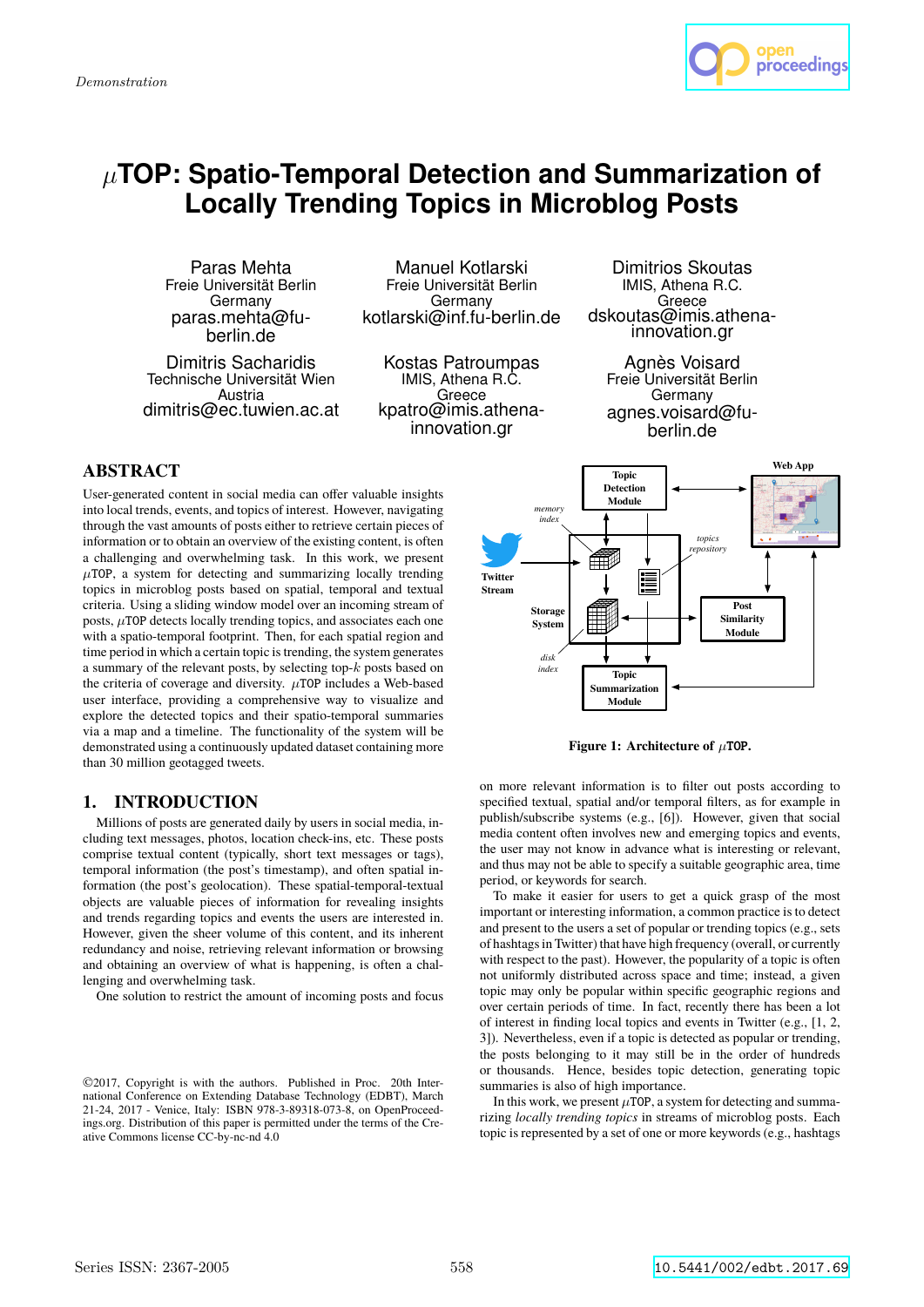in the case of Twitter), and is associated with a *spatio-temporal footprint*, i.e., a set of geographic regions and time periods over which this topic is identified to be popular. Thus, the spatio-temporal evolution of each detected topic is explicitly captured, and can be further explored. In fact, for each of these spatial regions and time intervals for which a topic is popular,  $\mu$ TOP can generate a summary of relevant tweets to describe the topic in more detail.

The discovery of locally trending topics is based on the approach presented in [5]. This method segments the space into a uniform grid and detects a set of trending topics in each cell by processing the incoming stream of posts applying a sliding window model. Thus, the topics are generated and monitored across space and time as new posts arrive and old ones expire, resulting in an evolving spatiotemporal footprint for each identified topic. Moreover, given a topic and its footprint, the system can generate a summary of relevant tweets. For this purpose, the relevant tweets are first retrieved using a spatial-temporal-textual filter, and then the top- $k$  ones are selected according to the criteria of *coverage* and *diversity*, following the approach presented in [4].

Figure 1 presents an overview of the system architecture, which comprises the following main components. The *storage system*, detailed in Section 2, is responsible for ingesting the microblog posts (e.g., from Twitter's streaming API), and storing them in main memory and later on disk. In addition, this system maintains all topics and their spatio-temporal footprints. The core components of µTOP are the three data processing modules: *Topic Detection*, *Topic Summarization*, and *Post Similarity*, which are discussed in Section 3. Finally, the *Web App*, presented in Section 4, consists of the web-based user interface that allows users to issue queries, via invoking the appropriate modules, and visualize their results.

In the following sections, we describe in more detail the subsystems of  $\mu$ TOP, and present some usage examples in Section 5.

## 2. STORAGE SYSTEM

Each ingested post is represented as a spatial-temporal-textual object  $D = \langle u, loc, t, \Psi \rangle$ , where u is the identifier of the user making the post,  $loc = (x, y)$  is the post's geolocation, t is the post's timestamp, and  $\Psi$  is a set of keywords representing the post's textual content.

To allow for efficient real-time detection of locally trending topics and the exploration (retrieval, summarization) of past topics and posts, we adopt a hybrid data indexing structure, involving both the main memory and the disk. This structure, depicted in Figure 2, indexes along all four attributes, latitude, longitude, time, and text. A 3-dimensional grid provides access along the first three attributes, while within each cell an inverted index provides efficient retrieval by keyword.

Each grid cell has size  $g \times g \times \beta$ , where g is a fixed arc range (for latitude and longitude) partitioning the world (or the spatial area of interest), and  $\beta$  is a fixed time interval. The inverted index of each cell associates each keyword with a list of posts in that cell that contain it. A slice of the grid in the temporal dimension containing posts that were published in an interval of  $\beta$  time units (e.g., one hour) is called a *pane*. The pane collecting the most recent posts is called the *head pane*.

The main memory index only stores the latest  $\omega/\beta$  panes, and thus indexes posts that were published within a *sliding window* of  $\omega$  time units (e.g., one day) in the past. This part of the grid is used by the topic detection module (Section 3.2). On the other hand, the disk-based index stores all panes except the head. This index is used by the topic summarization and the post similarity modules (Sections 3.3 and 3.4).

Besides this hybrid index structure, the storage system of  $\mu$ TOP



**Figure 2:** Overview of indexing scheme in  $\mu$ TOP.

includes a repository archiving all trending topics, along with their spatio-temporal footprints. The repository receives the continuous output of the topic detection module, and provides input to the topic summarization module when requested.

# 3. SYSTEM MODULES

### 3.1 Preliminaries

First, we need to define textual, spatial and temporal distance functions between posts. Given two posts  $D_i$  and  $D_j$ , their *textual distance*  $\delta_{\psi}$  is measured by the Jaccard similarity between their keyword sets:

$$
\delta_{\psi}(D_i, D_j) = 1 - \frac{|D_i \Psi \cap D_j \Psi|}{|D_i \Psi \cup D_j \Psi|}.
$$

The spatial and temporal distances are measured, respectively, by the Euclidean distance  $d$  of the posts' locations and the time difference of the posts' timestamps. To be able to aggregate distance scores across dimensions, we normalize spatial and temporal distances to values in the range [0, 1] (notice that  $\delta_{\psi} \in [0, 1]$ ). For that purpose, we assume that the posts under consideration are enclosed by a bounding box with diameter length  $\gamma$  and a time interval of length  $\tau$ . Then, we define the (normalized) *spatial distance*  $\delta_s$  and *temporal distance*  $\delta_t$  as follows:

$$
\delta_s(D_i, D_j) = \frac{d(D_i \cdot loc, D_j \cdot loc)}{\gamma} , \ \delta_t(D_i, D_j) = \frac{|D_i \cdot t - D_j \cdot t|}{\tau}.
$$

#### 3.2 Topic Detection

In  $\mu$ TOP, *topic detection* is based on the work presented in [5]. We briefly describe the main aspects of the process below.

To process the incoming stream of posts, a lightweight, inmemory spatial index comprising a uniform spatial grid is used, as explained in Section 2. Upon arrival, each incoming post  $D$  is assigned to the corresponding grid cell  $c$  according to its geolocation D.loc. In each cell, the local stream of posts is processed to generate and maintain locally popular topics with respect to a sliding window W of range  $\omega$  and sliding step  $\beta$ .

A topic  $C$  is characterized by a set of keywords (e.g., hashtags)  $C.\Psi$  and is associated with the grid cell c and the time window W in which it is detected. The *popularity* C.pop of a topic C within the cell  $c$  and time window  $W$  is determined by the number of users having posts in  $c$  and  $W$  that textually match this topic. We say that a post  $D$  matches a topic  $C$  if their textual similarity  $\delta_{\psi}(D.\Psi, C.\Psi)$  is above a specified threshold  $\theta_{\psi} \in [0,1]$ . The popularity score of a topic is normalized by the total number of users having posts within the cell  $c$  and window  $W$ . If an incoming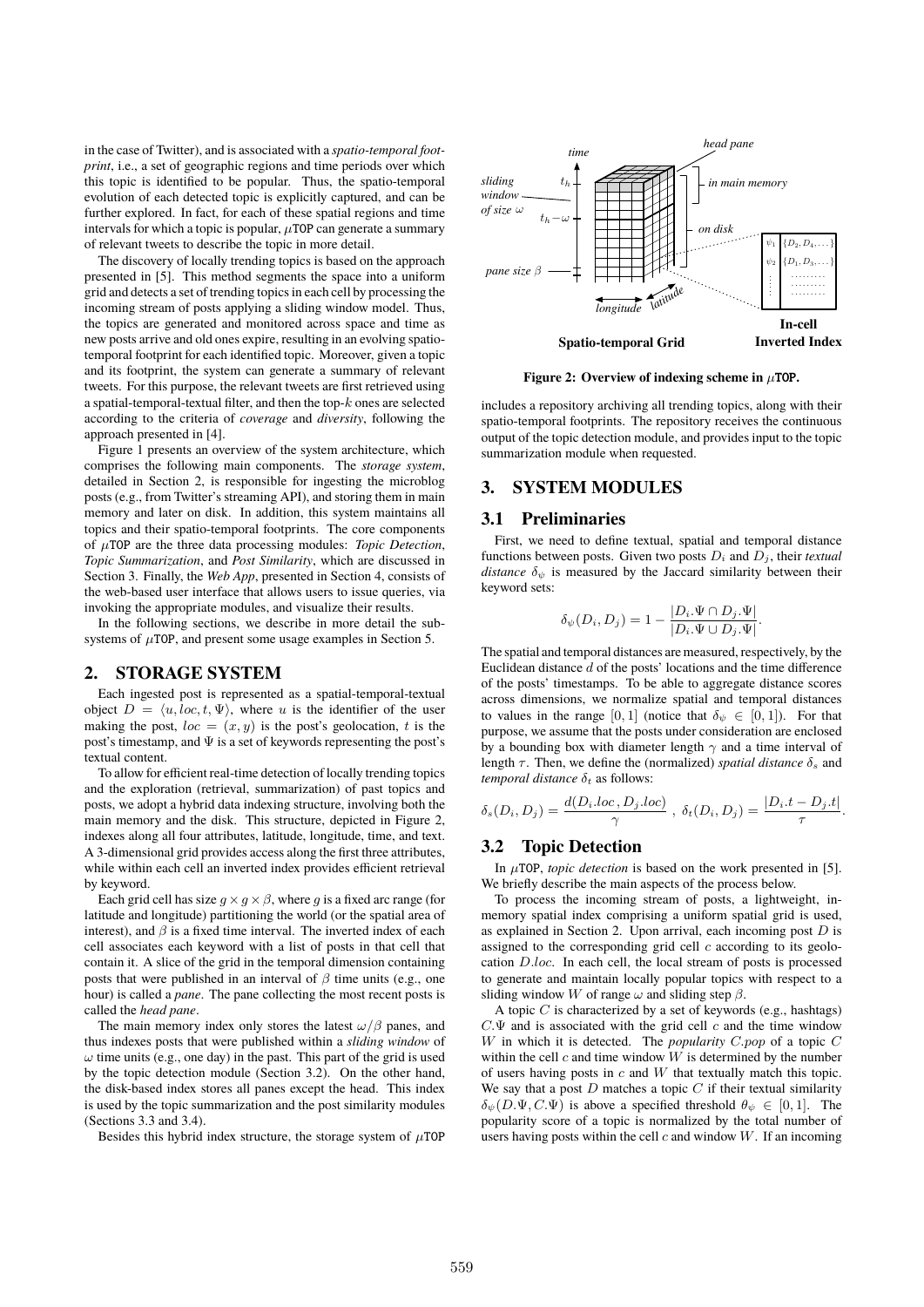post does not match any of the existing topics in the current cell and time window, a new topic is created having as keywords those appearing in this post. Eventually, those topics with popularity higher than a specified threshold  $\theta_u \in [0, 1]$  are marked as *locally trending*, and are returned.

If the same topic is detected in multiple cells and/or time windows, these are merged to construct the topic's *spatio-temporal footprint*  $C.F = \{(c_i, W_i)\}\$ . Hence, this process not only detects locally popular topics but also explicitly associates each one with the exact geographic region(s) and time period(s) within which it was popular.

#### 3.3 Topic Summarization

Once topics are detected, the next step is to get a summarized overview of each topic. A summary of a topic is already provided by the set of keywords defining it and its spatio-temporal footprint. However, a list of representative posts may also be needed in order to describe the topic in more detail.

For this purpose,  $\mu$ TOP can generate a summary, comprising k posts, for any part of the topic's spatio-temporal footprint. In other words, it can compute a set of  $k$  representative posts for any region and time window in which the given topic has been popular. The size of each summary, i.e., the value of the parameter  $k$ , can be specified by the user, and can be different for each summary.

The selection of the  $k$  representative posts to be included in the summary is based on the criteria of *coverage* and *diversity*. In particular, each summary is constructed by executing a *Coverage & Diversity Aware Top-*k *Spatial-Temporal-Keyword* (kCD-STK) query, following the approach presented in [4]. We outline the main aspects of this process next.

Formally, a kCD-STK query is defined by a tuple of the form  $Q = \langle R, T, \Psi, k \rangle$ , where R is a spatial region, T is a time interval,  $\Psi$  is a set of keywords, and k is the number of results to return. In our case, the filters  $R, T$  and  $\Psi$  are derived from the topic's keyword set and spatio-temporal footprint, while  $k$  is determined by the desired summary size. The distinguishing aspect of the  $k$ CD-STK query is that instead of selecting the top- $k$  posts ranked by relevance, it selects a more representative set of  $k$  posts using the criteria of coverage and diversity, which are defined below.

Let  $\mathcal{D}_F$  denote the set of all posts satisfying the spatial, temporal and textual filters  $R, T$  and  $\Psi$  in the query  $Q$ . The *coverage* of a post  $D \in \mathcal{D}_F$  is defined as the ratio of relevant posts that are within spatial distance  $\theta_s$  and temporal distance  $\theta_t$  from D, i.e.:

$$
cov(D, \mathcal{D}_F) = \frac{|\{D' \in \mathcal{D}_F : d_s(D, D') \leq \theta_s \wedge d_t(D, D') \leq \theta_t\}|}{|\mathcal{D}_F|}.
$$

This is a measure of how representative this particular post is with respect to other relevant posts. Moreover, this is extended to measure the coverage of a set of selected posts  $\mathcal{R} \subseteq \mathcal{D}_F$  of size k:

$$
cov(\mathcal{R}, \mathcal{D}_F) = \frac{1}{k} \sum_{D \in \mathcal{R}} cov(D, \mathcal{D}_F).
$$

Essentially, the criterion of coverage favors the selection of posts from locations that contain a large number of relevant posts.

On the other hand, to avoid a high degree of redundancy, the criterion of *diversity* is used to increase the dissimilarity among the selected posts. Specifically, the diversity of a pair of posts  $D_i, D_j \in \mathcal{D}_F$  is defined as:

$$
div(D_i, D_j) = \alpha \cdot d_s(D_i, D_j) + (1 - \alpha) \cdot d_t(D_i, D_j),
$$

where  $\alpha \in [0, 1]$  is an adjustable weight parameter between the spatial and the temporal distances. Furthermore, the diversity of a set of posts  $\mathcal{R} \subseteq \mathcal{D}_F$  of size k is calculated as:

$$
div(\mathcal{R}) = \frac{1}{k \cdot (k-1)} \sum_{D_i, D_j \in \mathcal{R}, i \neq j} div(D_i, D_j).
$$

Based on the above, the  $kCD-STK$  query returns a set of  $k$  posts  $\mathcal{R}^*$  that maximizes a combined measure of coverage and diversity:

$$
\mathcal{R}^* = \underset{\mathcal{R} \subseteq \mathcal{D}_F, |\mathcal{R}| = k}{\arg \max} \{ (1 - \lambda) \cdot cov(\mathcal{R}, \mathcal{D}_F) + \lambda \cdot div(\mathcal{R}) \},
$$

where  $\lambda \in [0, 1]$  is a parameter determining the tradeoff between maximum coverage ( $\lambda = 0$ ) and maximum diversity ( $\lambda = 1$ ).

#### 3.4 Retrieving Similar Posts

The above process provides a flexible and adjustable way to get a summary of representative and diverse posts for a topic across the whole extent of its spatio-temporal footprint. Then, the user can further drill down into the topic, by selecting any of the posts in the presented summary that seems interesting, and requesting other similar posts to it. That is, the posts contained in each summary can serve as *seeds* for further exploration of the topic's contents.

This is performed by executing a standard top- $k$  spatial-temporalkeyword query  $Q = \langle loc, t, \Psi, k \rangle$ , where loc, t, and  $\Psi$  are, respectively, the location, the timestamp and the keyword set of the selected post  $D$ , and  $k$  is the number of similar posts to be retrieved. In this case, the query returns the top-k results ranked by *relevance* determined by an aggregate distance score  $\delta$  combining the partial distance scores in the spatial, temporal and textual dimensions, i.e.:

$$
\delta(D, D') = w_s \cdot \delta_s(D, D') + w_t \cdot \delta_t(D, D') + w_{\psi} \cdot \delta_{\psi}(D, D')
$$

where  $w_s \in [0, 1], w_t \in [0, 1]$  and  $w_w = 1 - w_s - w_t$  are weights determining the relative importance of each distance score.

## 4. USER INTERFACE

The user interface is shown in Figure 3. The map continuously depicts locally trending topics as discovered by the topic detection module. Topics are shown as stars, with brightness indicating popularity. Hovering over a star reveals the topic's spatial footprint, whereas clicking on it shows its keywords together with two options (Figure 4 left). The first option is to invoke the *post similarity* module to retrieve a ranked list of similar posts (in terms of spatial proximity, time closeness, and textual relevance). The resulting posts are displayed in a pop-up window on the right, and also as orange dots on the map and on the timeline located at the bottom.

The second option for a locally trending topic is to explore its spatio-temporal footprint by invoking the *topic summarization* module. The sidebar on the left displays a form detailing the spatial and temporal ranges for the summary, as well as the keywords and the number of returned results (default is ten). Naturally, the user can specify her own summarization request. The summarization results are listed in a pop-up window on the right, where the user can filter them by the top keywords shown at the top. The spatial and temporal distributions of the results are shown on the map and on a timeline at the bottom using orange bullets, respectively. The height of the purple bars in the timeline indicates the average coverage in the corresponding temporal range. Similarly, the purple rectangles on the map illustrate the average coverage in the corresponding regions. The darker the color, the higher the coverage in the area.

Further exploration of the topic summarization results is provided by two means. First, the timeline allows the user to filter the results by selecting a temporal sub-range. This issues a new topic summarization request and updates the results. Second, by clicking on a result on the map, besides showing its content and a link to